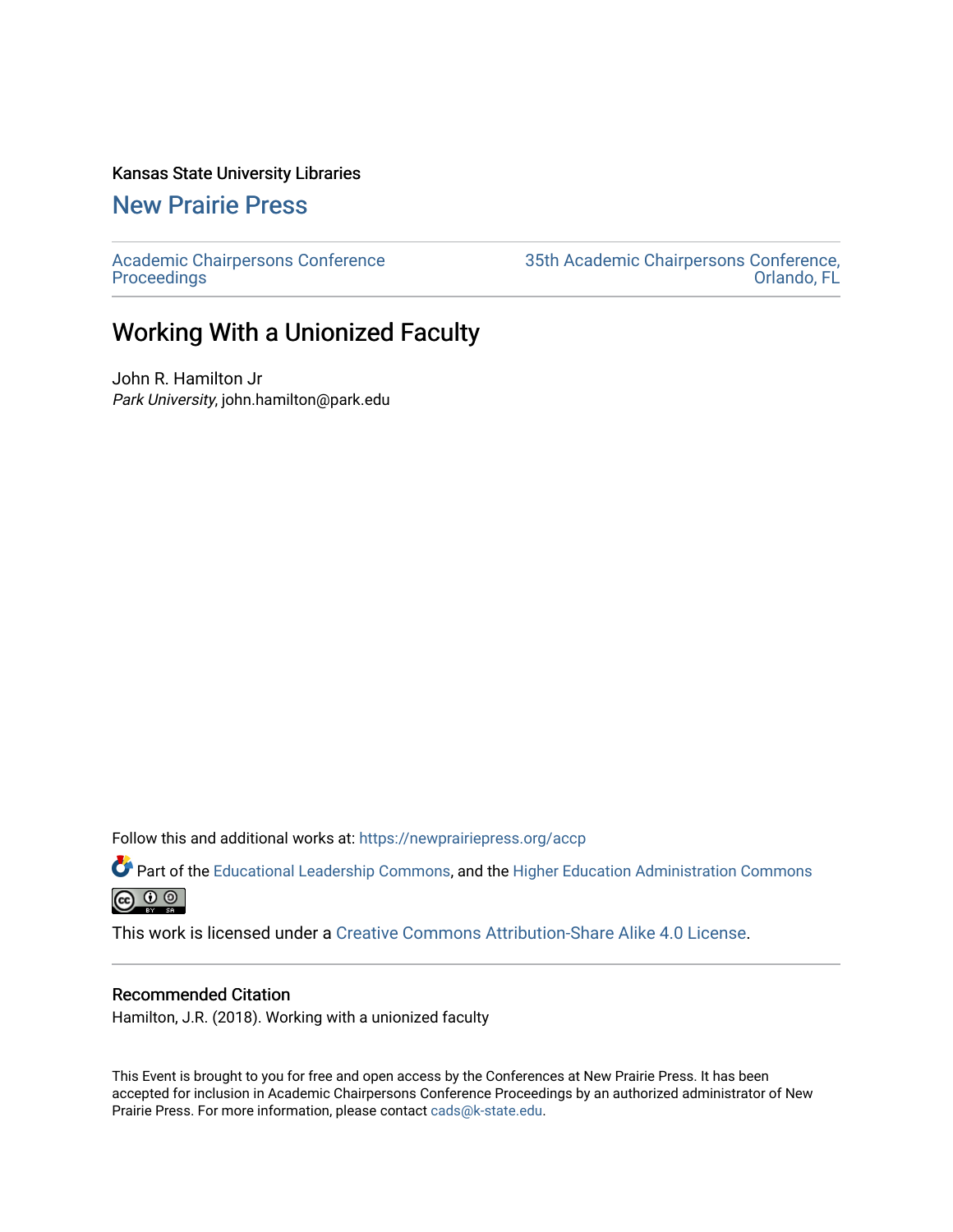#### **Workshop Proposal for The 2018 Academic Chairs Conference**

#### **Title of Presentation:**

Working with a Unionized Faculty

#### **Presenter:**

John R. Hamilton, Jr, Ph.D. Associate Professor of Criminal Justice Administration Park University 8700 N.W. River Park Dr. Parkville, MO 64152 (816) 584-6302 [john.hamilton@park.edu](mailto:john.hamilton@park.edu)

# John R. Hamilton, Jr., Ph.D.

Dr. John Hamilton is an Associate Professor of Criminal Justice at Park University in Parkville, Missouri. Prior to his appointment to the faculty at Park University in 2003 he served 26 ½ years with the Kansas City, Missouri Police Department where he retired at the rank of Major. At the time of his retirement, Dr. Hamilton served as the division commander for the North Patrol Division, a position he held for over 4 years. Dr. Hamilton holds a Bachelor of Arts degree in Psychology from the University of Kansas, a Master of Public Administration degree from the University of Missouri-Kansas City, and an Interdisciplinary Ph.D. in Public Administration and Adult Education from the University of Missouri-Kansas City, and a Graduate Certificate in Dispute Resolution from Missouri State University. Dr. Hamilton currently serves as a negotiator for the Park University Faculty Federation and was the Local President of the Faculty Federation of Park University for eight years. He also serves on the Office of Community Complaints Advisory Council for the Kansas City, Missouri Police Department and is a co-author of *Community Justice, 2nd ed.*  Published by Routledge.

#### **Presentation Theme:**

Working with Faculty and Administration